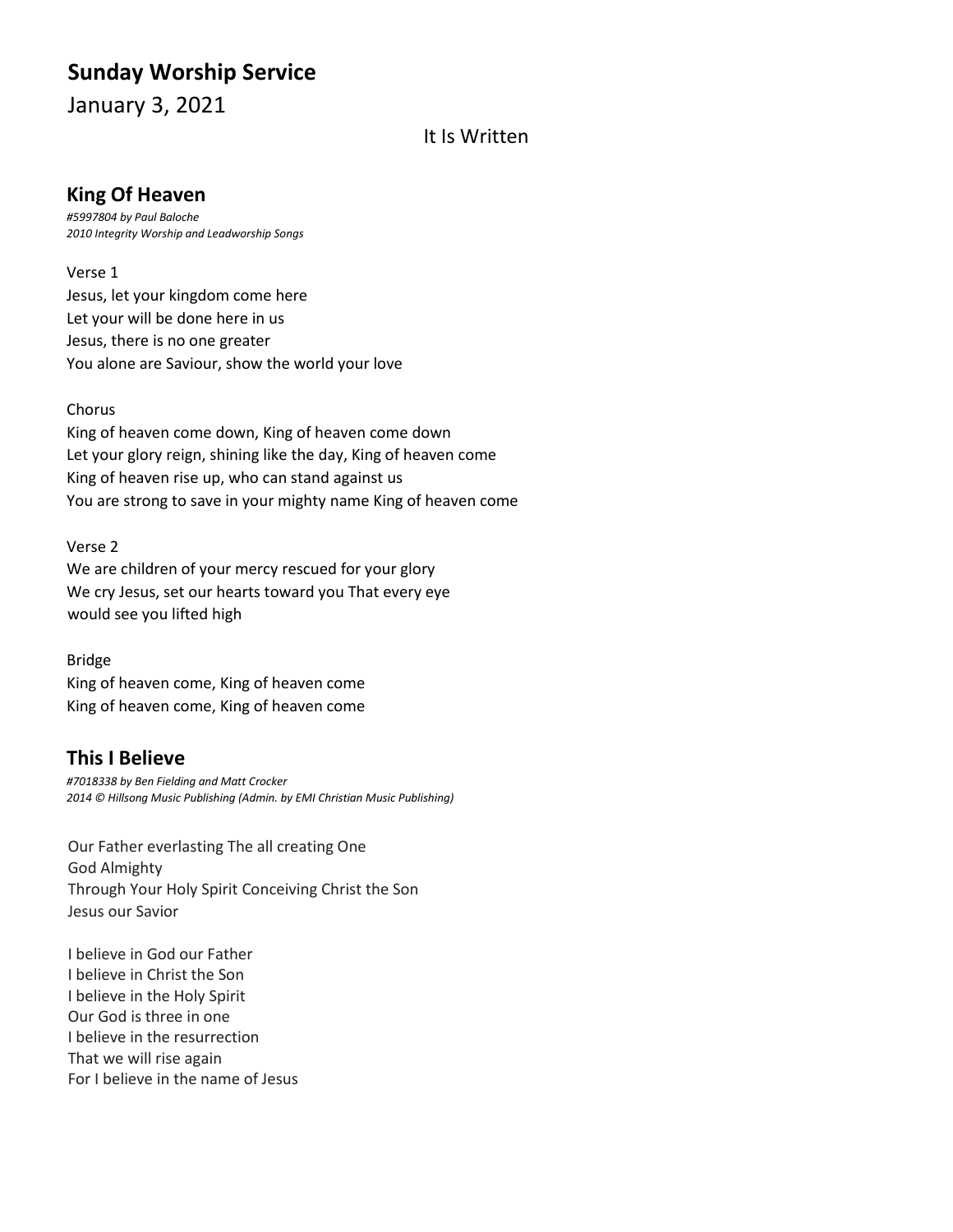Our Judge and our Defender Suffered and crucified Forgiveness is in You Descended into darkness You rose in glorious life Forever seated high

I believe in life eternal I believe in the virgin birth I believe in the saints' communion And in Your holy Church I believe in the resurrection When Jesus comes again For I believe, in the name of Jesus For I believe, in the name of Jesus

# **Build My Life**

*#7070345 by Brett Younker, Karl Martin, Kirby Kable, Pat Barrett, and Matt Redman © Said And Done Music (Admin. by Capitol CMG Publishing), sixsteps Music (Admin. by Capitol CMG Publishing), Thankyou Music (Admin. by Capitol CMG Publishing), worshiptogether.com songs (Admin. by Capitol CMG Publishing), and Remaining portion is unaffiliated*

## Verse 1

Worthy of every song we could ever sing Worthy of all the praise we could ever bring Worthy of every breath we could ever breathe We live for you, we live for you

Verse 2

Jesus the name above every other name Jesus the only one who could save Worthy of every breath we could ever breathe We live for you, we live for you

Chorus

Holy there is no one like you There is none beside you Open up my eyes in wonder Show me who you are and fill me With your heart and lead me In your love to those around me

## Bridge

And I will build my life upon your love it is a firm foundation And I will put my trust in you alone and I will not be shaken

# **SERMON TITLE: The Power to Overcome Matthew 3:16-4:11**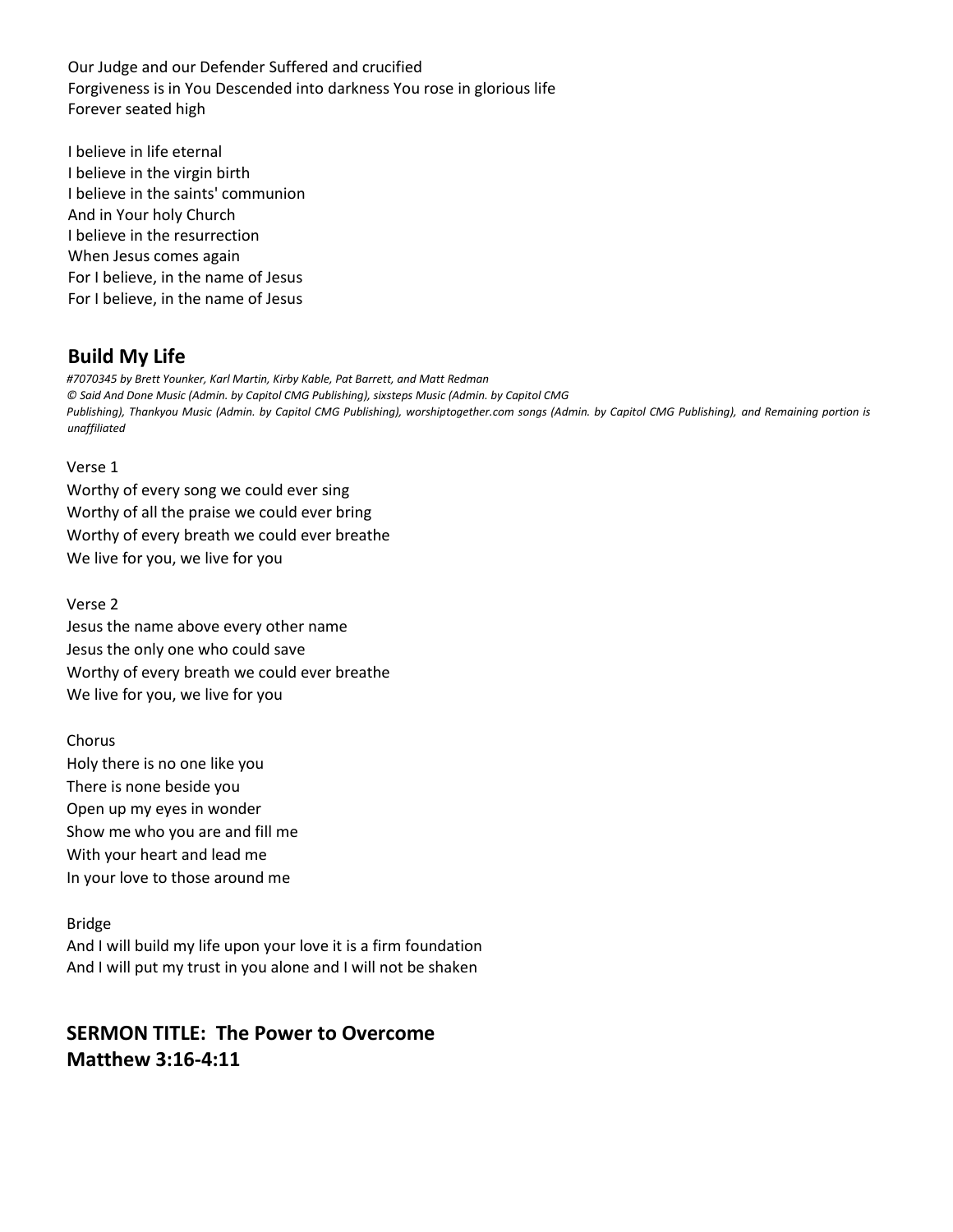# **How Firm A Foundation**

*#107816 by Anne Steele, George Keith, John Rippon, and Joseph Funk Public Domain* Verse 1

How firm a foundation ye saints of the Lord Is laid for your faith in His excellent word What more can He say than to you He hath said To you who for refuge to Jesus have fled

#### Verse 2

Fear not I am with thee O be not dismayed For I am thy God I will still give thee aid I'll strengthen thee help thee And cause thee to stand Upheld by My gracious omnipotent hand

#### Verse 3

In every condition in sickness in health In poverty's vale or abounding in wealth At home and abroad on the land on the sea As thy days may demand shall thy strength ever be

#### Verse 4

When through the deep waters He calls thee to go The rivers of grief shall not thee overflow For He will be with thee in trouble to bless And sanctify to thee thy deepest distress

#### Verse 5

When through fiery trials thy pathway shall lie My grace all-sufficient shall be thy supply The flames shall not hurt thee I only design Thy dross to consume and thy gold to refine

## Verse 6

The soul that on Jesus hath leaned for repose I will not I will not desert to its foes That soul though all hell should endeavor to shake I'll never no never no never forsake